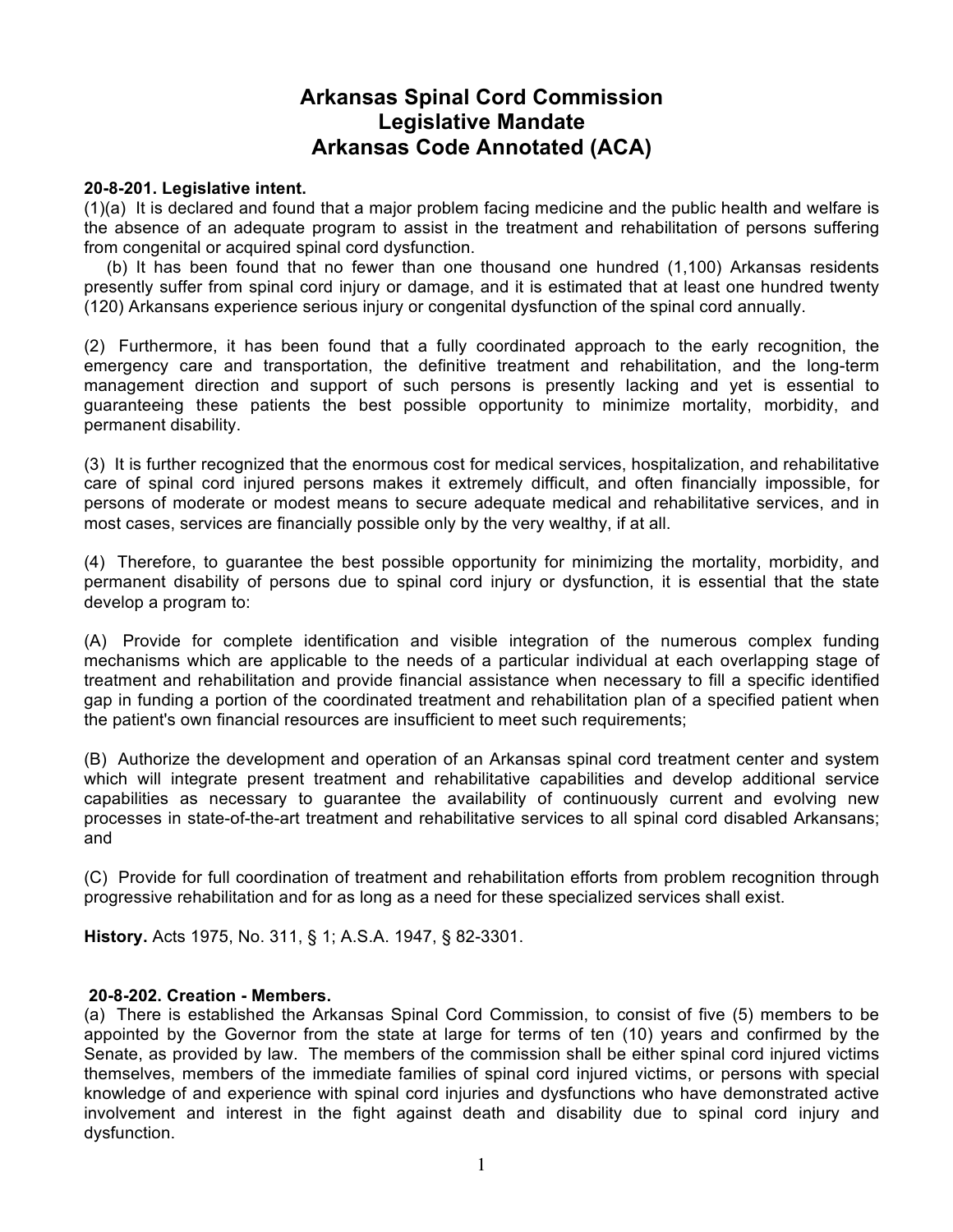(b) Members of the commission shall serve until their successors are appointed and confirmed.

(c) In the event that a vacancy occurs on the commission due to death, resignation, or other cause, the vacancy shall be filled by appointment of the Governor of a person eligible for the initial appointment as set forth in this section, to serve for the remainder of the unexpired portion of the term of the member.

(d)(1) The commission shall select a disbursing officer of funds appropriated to the commission. All expenditures shall be approved by the chairman of the commission prior to their disbursement.

(2) The commission shall annually elect one (1) of its members as chairman and one (1) of its members as vice chairman, and other officers as the commission deems necessary.

(e) Members of the commission shall serve without pay but shall be reimbursed from commission funds, if available, for reasonable and necessary expenses incurred in attending to commission business, in the same manner and in accordance with the same conditions, restrictions, and limitations as are applicable to employees of the state.

(f) Members of the commission shall qualify by taking the oath of office as prescribed by law.

(g) The commission shall meet at least one (1) time each calendar quarter and at such other times as may be designated by the commission's rules, or upon call by the chairman or by the written request of any four (4) members.

(h)(1) The commission may, from time to time, create advisory committees as are deemed necessary to assist the commission in formulating policies, effectuating and reviewing operating procedures, and for such other purposes as the commission may deem appropriate.

(2) The members of the advisory committees shall serve without pay, but the commission may, if sufficient funds are available, reimburse members of the advisory committees for expenses in accordance with § 25-16-901 et seq.

**History.** Acts 1975, No. 311, §§ 2, 3; 1977, No. 428, § 1; A.S.A. 1947, §§ 82-3302, 82-3303; Acts 1987, No. 263, §§ 1, 2; 1993, No. 1154, § 1; 1997, No. 250, § 180.

#### **20-8-203. Powers and duties.**

The Arkansas Spinal Cord Commission shall have the following functions, powers, and duties:

 (1) To identify and cooperate with existing agencies, organizations, and individuals offering services to the spinal cord injured or spina bifida patient for the establishment and integration of a statewide system of treatment, rehabilitation, counseling, and social services by means of entering into cooperative agreement with the agencies, organizations, and individuals. The programs shall be designed and administered to:

(A) Provide for coordinated and integrated development and continued review of a full treatment and rehabilitation plan for each qualified applicant patient;

(B) Identify all possible and existing funding sources for each type of service identified in the treatment plan for which a qualified patient may be eligible and assist the patient in obtaining funding assistance for which he is eligible from existing sources;

(C) Assess the patient's financial ability to pay for needed services identified in the treatment plan for which no other funding sources are available;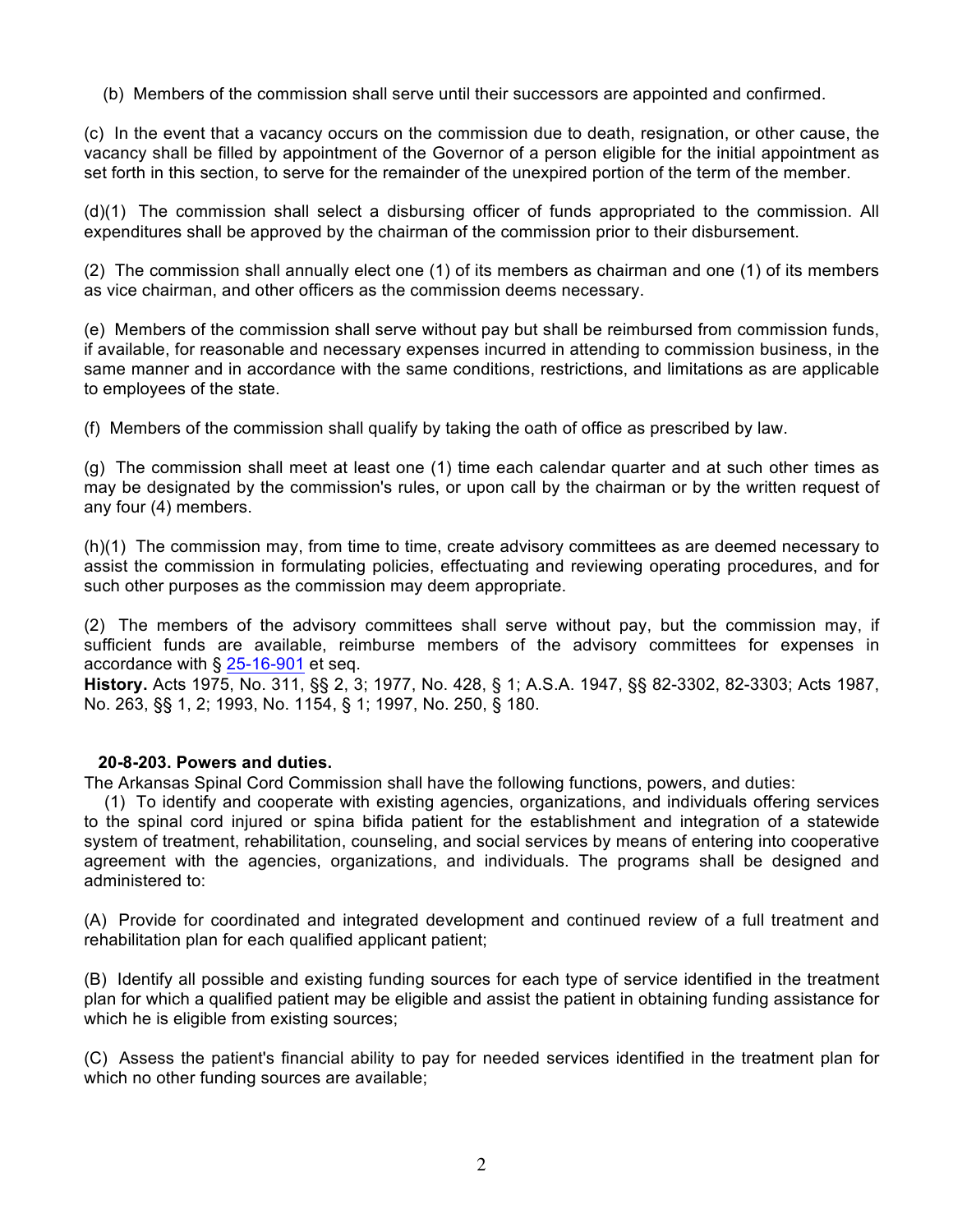(D) Provide financial assistance for persons unable to pay for the services, including special equipment, without causing unjust and unusual hardship, including, but not limited to, a drastic lowering of the standard of living to the person or his immediate family;

(E) Identify service needs which cannot be adequately met by existing resources;

(F) Provide for increased accountability by documenting the full range of fiscal resources being invested from the various funding sources toward the achievement of each patient's service plan objectives; and

(G) Provide an annual report to the Governor, to the General Assembly, and to the public documenting areas of success, unresolved problems, and overall cost/benefit analyses of expenditures from the various sources;

(2) To develop or cause to be developed an Arkansas spinal cord treatment center and system to serve the entire state through the provision of such direct and indirect services as may be identified and documented as provided for in subdivision (1) of this section.

(A) The center and system may provide such services as specialized emergency and acute care, specialized emergency transfer services, specialized diagnostic and prescriptive services, specialized rehabilitative services, family education and home care outreach services, coordinative services, continuing educational services for physicians and other health professionals and paraprofessionals who deal with the spinal cord patient, and such other services as are deemed necessary and appropriate by the commission.

(B) At such time as an Arkansas spinal cord treatment center is established, the commission shall serve as its board of directors and may either directly administer the operation of the center or may enter into contractual agreements with existing institutions for facilities, staffing, and administrative services or such other services as the commission deems appropriate.

(C) Until an Arkansas spinal cord treatment center is established, or after a center is established, the commission may, whenever the commission determines it to be in the best interest of a spinal cord injured person, contract and pay for services provided by other institutions. It is the intent of this subchapter that the commission have broad discretion in providing or obtaining for spinal cord injured patients a complete level of services which the commission deems to be in the best interest of the patient, as set forth in this subchapter;

(3) To work with all appropriate agencies, organizations, and individuals throughout the state in order to develop a fully integrated statewide network of coordinated services for spinal cord patients covering all needed services from the detection of spinal cord injuries or congenital conditions through the related phases of emergency care and transfer, acute and definitive care, and rehabilitative and follow-up care and to thus effect a measured reduction in spinal cord related morbidity and mortality, long-term disability, and long-term maintenance system expenditures of public funds;

(4) To provide special expert consultation and services to cooperating and participating agencies, institutions, and individuals, including appropriate elements of the Arkansas Emergency Medical Services System, on the emergency care and transportation of spinal cord injured persons as well as to other agencies, institutions, and individuals responsible for the delivery of professional medical and health sciences education and training necessary for providing appropriate progressive and evolving specialized programs of treatment of service to spinal cord injured and spina bifida patients;

(5) To develop standards for determining eligibility for assistance to defray the cost of care and treatment of spinal cord patients under this program; and